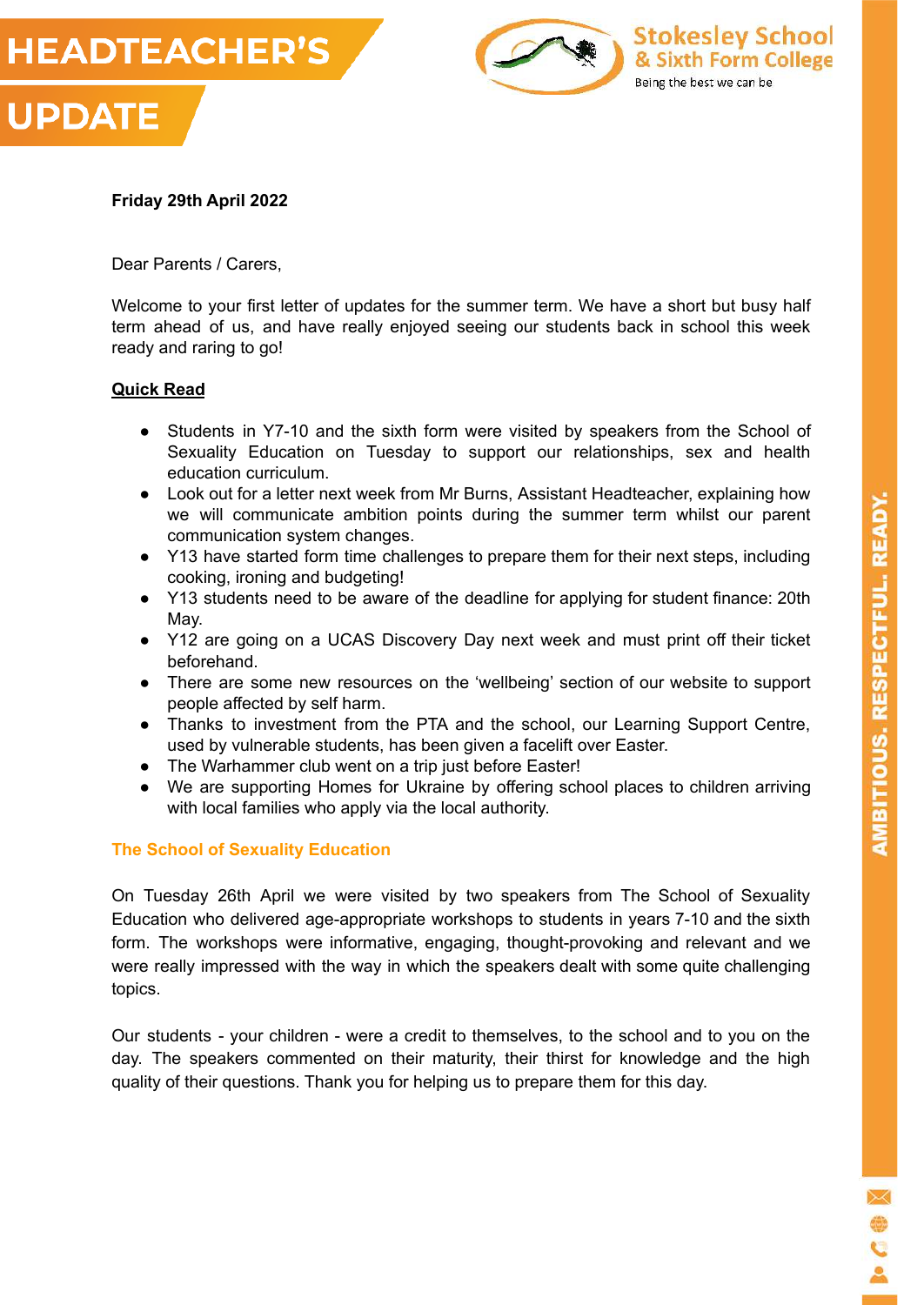# **HEADTEACHER'S**

**UPDATE** 



#### **Achievement and behaviour communication**

As you are aware, we are moving away from the SIMS parent app to using Class Charts from September. We are conscious that you, as parents and carers, have temporarily lost that vital information stream around positive recognition and negative behaviours. Mr Burns, Assistant Headteacher, leads in this area and will be writing to you early next week to explain how we are going to ensure you still have regular communication around ambition points and negative behaviour in school whilst we go through this transition.

#### **Y13 'challenges'**

Our Y13 students started the first of their challenges this week in form time aimed at getting them ready for living on their own at university. Each week they will take on a different task including budgeting, cooking a cheap yet healthy meal, and even ironing!

#### **Y13 student finance applications**

The deadline for completing student finance applications to ensure everything is in place before the term starts is 20th May. It is possible to apply after this, but students should try and meet this deadline to ensure there are no issues. The students have had an assembly focused on student loans, how to apply and how it is paid back.

#### **Y12 UCAS Discovery Day**

Next Wednesday, our Y12 students will attend a UCAS discovery day at Teesside University. Details of the event have been sent in a separate letter this week. The students have been sent an invite to register, and must have their own individual ticket either printed or downloaded before the event. Please can you encourage them to do this before the visit next week.

#### **Parent support information in our 'wellbeing' section of the website**

Self harm is an issue which has impacted on many young people and their families and, sadly, schools have seen a rise in instances of self harm following the Covid-19 pandemic. We understand that it can be difficult to know how to support your child if they are self harming and that it can have an impact on all members of the family.

In the 'mental health and wellbeing' section of our website, we have uploaded some new resources for parents in relation to self harm. We are also pleased to include a training video for parents created by the Wellbeing in Mind team.

We thank our Wellbeing in Mind team colleagues for these excellent resources.